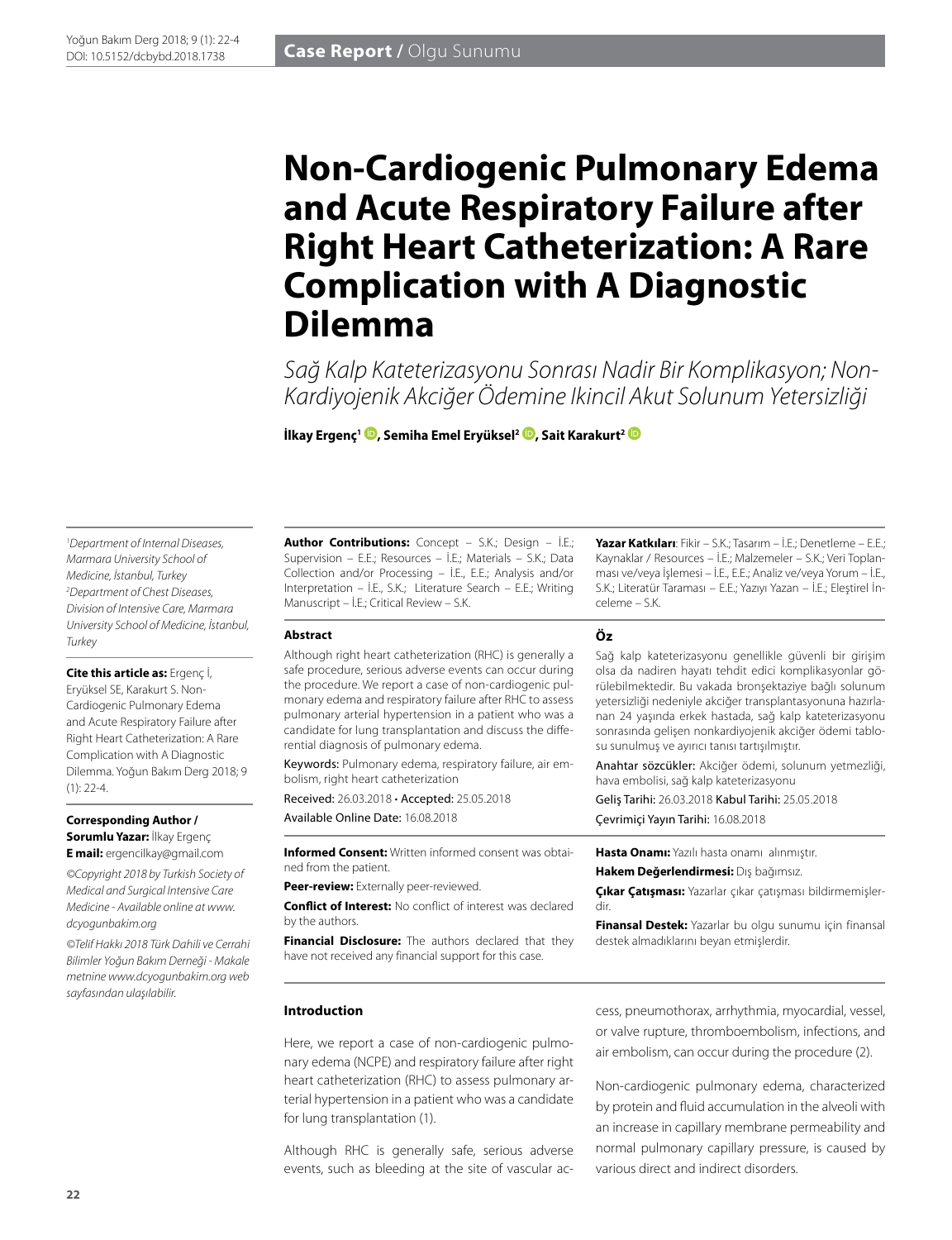## **Case Report**

A 24-year-old male patient with bronchiectasis was scheduled for lung transplantation due to rapid deterioration of respiratory functions (forced expiratory volume 1: 0.17 l, 17%). RHC was performed by an invasive cardiologist to assess pulmonary hypertension. Before the procedure, the patient had no complaint. His vital signs were all normal [blood pressure (BP): 113/68 mmHg, heart rate (HR): 82 beats/min, and peripheral oxygen saturation: 92% (on room air)]. Figure 1 shows the chest X-ray of the patient. The procedure was performed using a local anesthesia agent (prilocaine 20 mg), and no systemic drug or contrast agent was administered. After the catheterization procedure, the patient experienced acute severe respiratory failure.



Figure 1. Chest X-ray before the procedure. Air cyst in the outer part of the right lower region, marked bronchiectasis in the left lower region, the left sinus is closed, and pleural thickening on the right side.



**Figure 2.** Chest X-ray after the procedure. A newly developed bilateral diffuse infiltration.

On physical examination, results were BP: 135/86 mmHg, HR: 186/tachypnea (46 breaths/min) regular, body temperature: 36.9°C, and oxygen saturation: 81% (6 l/min with nasal cannula). Cyanosis, subcutaneous emphysema, or jugular filling was not observed. Heart examination was normal except for tachycardia. Fine crackles were bilaterally heard over the basal lung areas.

Further examination revealed sinus tachycardia on electrocardiography and newly developed bilateral diffuse intensity on chest X-ray.

Table 1 shows the laboratory results as before and after the procedure. The patient had no electrolyte disturbance and abnormality of liver and kidney functions.

On echocardiography, normal left ventricular ejection fraction, normal biventricular contraction, and normal tricuspid valve structure with minimal tricuspid insufficiency were found. No diastolic dysfunction was observed.

On RHC, pre-capillary pulmonary hypertension was observed. Pulmonary capillary wedge pressure was 10 mmHg, and mean pulmonary arterial pressure was 32 mmHg.

Hypervolemia is not an option due to negative fluid balance. There was no decrease in hemoglobin value; no blood product was transfused. Deep vein thrombosis was not detected in the bilateral lower extremity Doppler ultrasonography (USG).

This young adult presented with acute respiratory distress after catheterization, accompanied with hypoxemia, hypercarbia, tachycardia, neutrophil-predominant hyperleukocytosis, and bilateral diffuse intensity on chest X-ray (Figure 2). He was diagnosed with acute mixed-type respiratory failure secondary to NCPE. The patient was admitted to the intensive care unit (ICU) and supported by non-invasive mechanical ventilation (BIPAP-ST 15/5 cm  $H_2$ O) bronchodilator and oxygen treat-



**Figure 3.** Chest X-ray after discharge from the ICU. Total recovery of pulmonary edema. ICU: intensive care unit